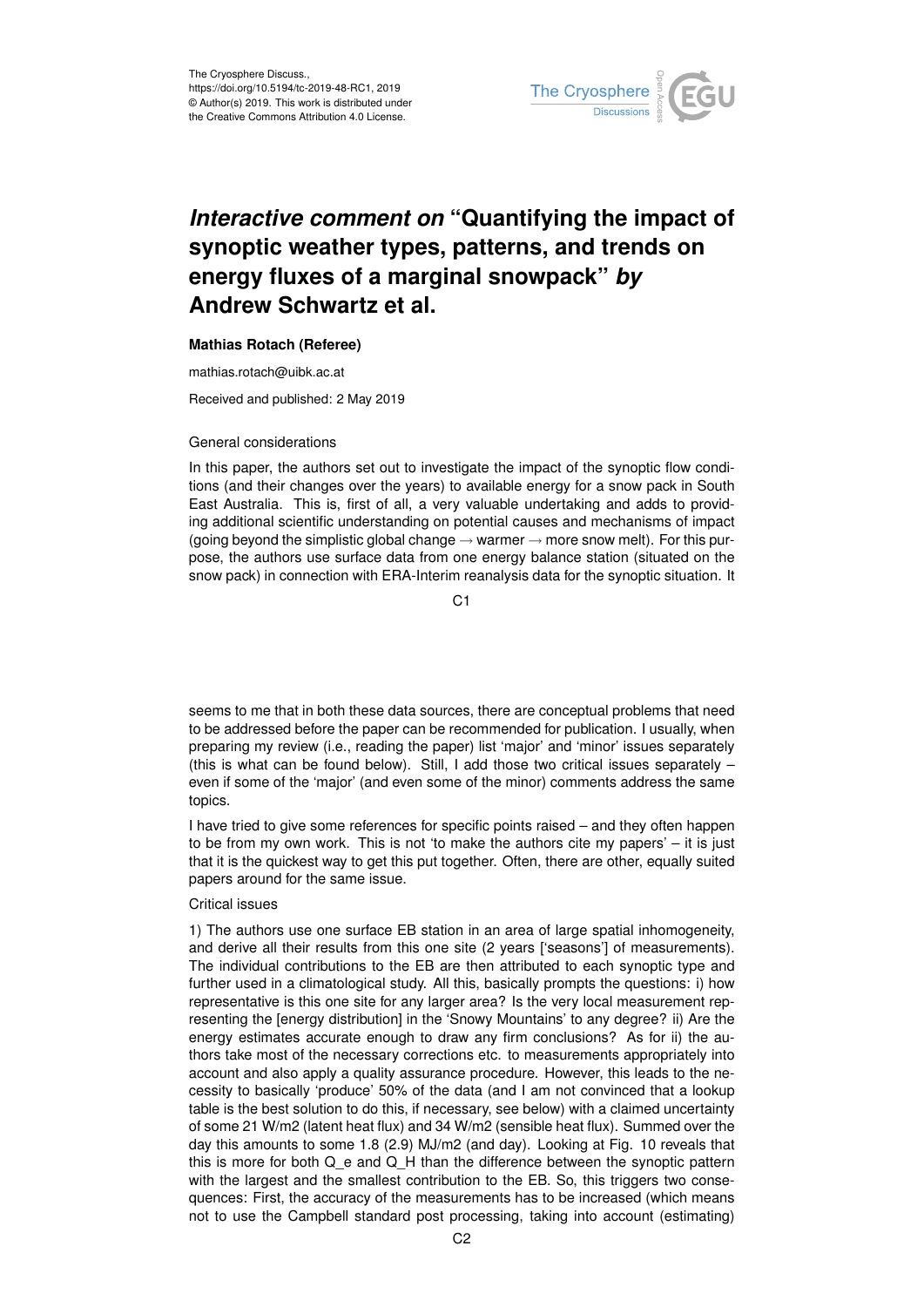the uncertainty due to assumptions which are not particularly good (such as 'constant fluxes', such as planar fit coordinate rotation with only one plane', etc. – see some of the 'major comments'). Second, the estimation of missing data has to become better (I am pretty sure that much better accuracy can be obtained by using a sophisticated statistical model), and finally, the uncertainty of the estimates has to be taken into account when discussing the results (e.g. Fig. 10). For example, this 'bar plot' could include error bars.

Concerning the representativeness question (i), I can only say, that our own measurements of contributions to the EB in complex terrain (e.g. Rotach et al. 2017), yields huge differences in all the contributions (with the exception of the longwave balance) from site to site, at kilometre scale. We haven't investigated the impact on daily means (or sums), but looking at daily cycles shows that they can be substantial (several 100 W/m2 in the maximum and several hours of difference when the maximum occurs, i.e. when the fluxes start to 'go back'). I have no useful suggestion, how to actually estimate the potential attribution error that might be introduced when using only one site (based on published results, that is) – but at least, I think it must be discussed (maybe Bellaire et al. 2017 provide some hints on orders of magnitude).

2) My second concern is the treatment of 'days' as an entity. Each day is identified with a 'synoptic pattern' (which is determined based on mean daily values of SLP, temperature, humidity, wind, etc.). While I can see how statistically this procedure yields a synoptic pattern for each day, I do not understand, why those patterns should always start at midnight and last for a day. Looking at the patterns shows that they constitute 'snapshots' of a dynamic development (e.g. the T7-T5-T3 sequence (Fig. 9) actually corresponding to an eastward moving trough to the south of the area of interest). This means that those patterns are only 'statistical entities' with the actual position of the trough on a given day (00.00 to 24.00 o'clock) being 'closest' to one of the patterns. If the trough had built (or moved in) at 12.00 o'clock (rather than at midnight and 'stayed there' for 24 hrs) as manifested in T7, the actual pressure

C3

distribution (on day two, say) would likely be somewhere between T7 and T5 – with possibly quite drastic consequences for the local pressure (geopotential) distribution (e.g. Fig. 4) and hence advection pattern. This, in turn, will (potentially) affect large parts of the explanations (e.g., the WAA and CAA as discussed in Section 3.1.3). Can the authors 'defend' their choice of 24 hr time segments in some more detail and comment on the potential consequences (day-to-variability within a given pattern)?

# Major comments

1) L. 131: It is good to provide the information on the instrumentation. It is also necessary, however, to provide information on data post-processing. Later (l. 217 ff), I see most of it is mentioned. However, for the planar fit coordinate rotation, one would want to know whether a sectorial fit is being employed (in complex terrain, most generally the 'plane' is not the same for different wind directions. . ., see, e.g., Stiperski and Rotach 2016), and over which period the 'planes' were fitted.

2) Homogeneous snow cover: is indeed crucial. Specially mentioned are (l. 156ff) periods with T\_s > 1.5  $\degree$ C and periods with albedo <0.4. But surely, this is mentioned only to detail some special cases. What are the criteria for homogeneity in the first place?

3) Energy available for melt (eq. 1): First of all, this assessment neglects storage in the snowpack (if we have the sum of all the mentioned energy fluxes being non-zero, there is excess energy available (positive or negative) to heat/cool the snowpack, and if zero degrees should be reached (at the surface), this will result in snow melt. Second, eq. (1) assumes that the energy balance is closed. Of course, the EB should be closed at the surface, but it rarely is (and the authors show themselves – even If I do not quite understand what they do in Section 3.2.5 (see there) – that the EB is not closed (not at all). Even over benign surfaces, differences (to closure) are typically several tens of percent (60-90% or so). In complex terrain (as in the present case) the issue is more pronounced (Rotach et al. 2008) - because of the (local) inhomogeneity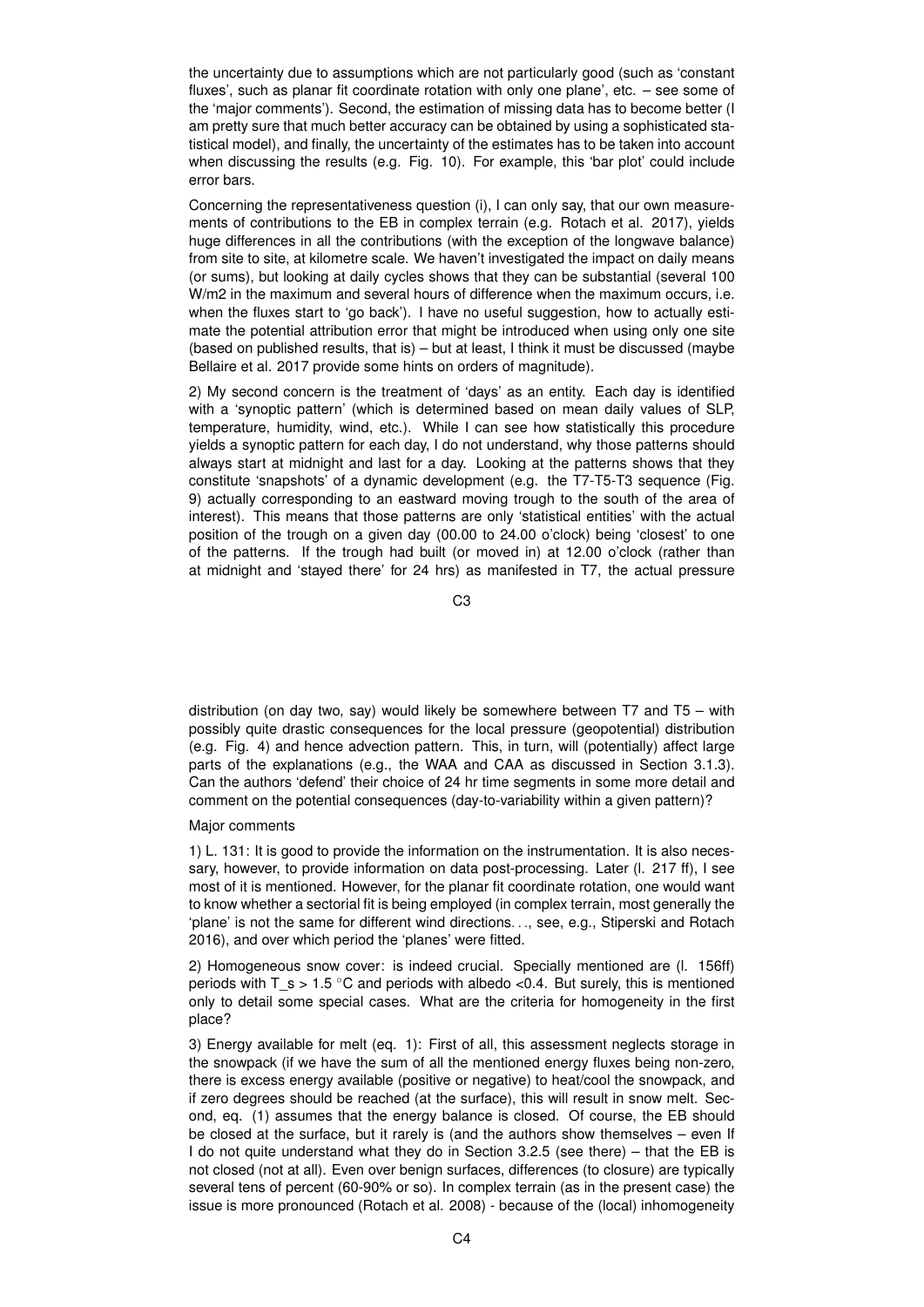(not only of the snow cover – also the terrain itself and hence turbulence) and the advection (also vertical – hence the importance of the coordinate rotation!). Typically, in complex terrain, we do have flux divergence (when we measure the turbulent fluxes at 3 m height, they do not correspond to the surface fluxes [which are those relevant to the EB]. See for example Nadeau et al. (2013), e.g. their Fig. 4, or Sfyri et al. 2018). Usually, it is thought that EB under-closure is due to either instrument uncertainty (must be under-capture, of course), missing processes (e.g., meso-scale quasi-steady circulations) or incomplete corrections /post-processing. Note that in complex terrain, we have, by definition, meso-scale circulations such as thermally driven slope flows (also katabatic winds are in their nature thermally driven flows) or dynamically driven flow modification. And these are associated with non-zero vertical wind (and hence vertical advection). All this leads to an often quite pronounced under-closure of the EB. Basically, then, when assessing the 'melt energy' in the way the authors do, it will be 'too large' (or at least an 'upper limit estimate'. If the EB would indeed be closed at this site (and 3m measurement height) – which you show is not the case –  $Q$  m would be the storage/melt energy. In any other case Q\_m would actually be smaller. Unfortunately, all the procedures to minimize the under closure are flow dependent – so one cannot simply ignore the 'corrections' (i.e. additional terms like advection and flux divergence terms).

4) L. 184: clustering. This clustering approach sounds interesting – but I think I am not the only one who first hears about it. As it is described, it is purely statistical (which is fair enough), but somehow one would want to know whether or not the different clusters produce different synoptic situations. Only when I checked the given reference (Theobald et al 2015) I saw to what degree different clusters correspond to different synoptic conditions. I suggest to make this very clear (not only 'was verified through manual analysis'. . . - whatever this means), but by explicitly referring to the 'figures below' (4, 5, 6) where these synoptic patterns can be discerned.

5) L. 256. Look-up tables. Apparently, more than 50% of the data is not measured but

 $C<sub>5</sub>$ 

statistically 'created'. I assume (but the authors will have to detail this) that the look-up tables correspond to some sort of multi-linear regression model. I do not understand what the '100 iterations' actually mean and how the authors used the available valuable measurements to create (train) the 'look-up tables' and an independent part of the data to verify (and calculate the RMSE's).

6) L. 278: . . .mean daily net energy flux. . .: does this make any sense? Are the individual daily cycles of the available energy (or the averages, if you will) different for the different clusters (synoptic conditions that is)? Do the distributions of net daily energy overlap? And if so (what I assume), how strongly? To what degree are those means dependent on the abundance of each cluster? Before the 'climatological trends etc. are assessed, this should be analysed I detail for 2016/17.

7) L.364 (Tab 5) I note that for T2, T4 and T6 the rows sum up to 1.01 (which is probably a rounding error). But for T7 to 1.23. Something must be wrong here. This will also (potentially) change Fig 9.

8) L. 453. Energy balance closure: I don't understand what is being done here. In fact, eq. (1) is a manifestation of energy balance closure (all what doesn't balance goes into Q\_m, i.e. 'melt' (and storage) - but see comment 3). Does this mean that the authors assessed the closure without Q m (i.e., by choosing the corresponding conditions, it is assumed that  $Q$  m is zero)? First, it should be noted that still storage can be an issue (e.g, if T<0◦C the snow pack can cool, negative storage). Anyway, if so, the authors are basically saying that even under conditions of non-likely melt+storage, there are huge additional processes challenging the energy balance closure. Some were mentioned in comment 3) above. Advection, in particular (horizontal and vertical!).

#### Minor comments

l. 158 . . .were considered not (?) to have heterogeneous. . .. Either 'not to have homogeneous' or 'considered to have heterogeneous..'